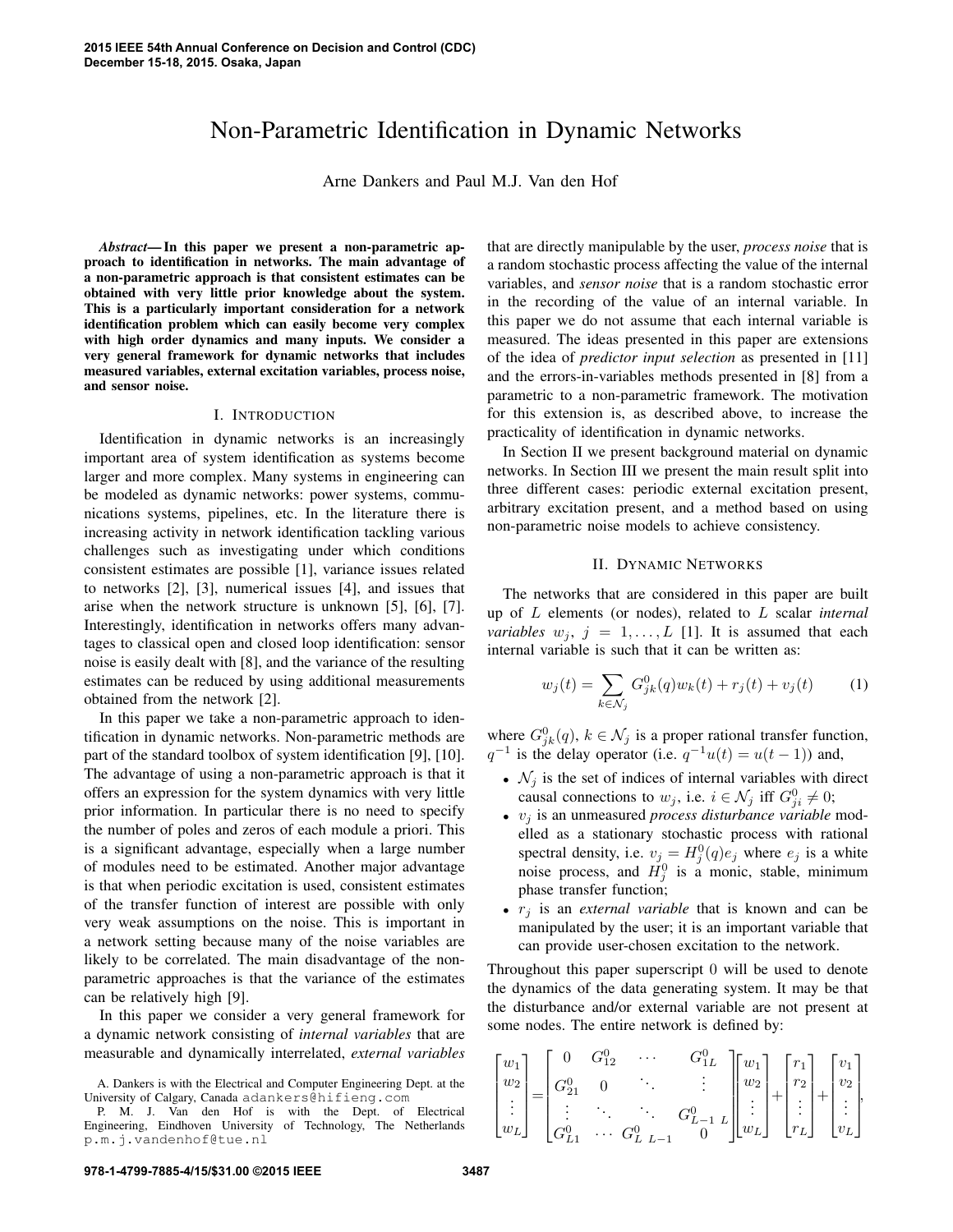Using an obvious notation this results in:

$$
w = G^0 w + r + v \tag{2}
$$

where, *w*, *r*, and *v* are vectors. If an external or noise variable is absent at node *i*, the *i*th entry of *r* or *v* respectively is 0.

Internal variables are measured using sensors. Since errors are made when recording the value of a variable the measured version of an internal variable  $w_k$  is not the same as the actual value of the internal variable. The measurement of  $w_k$  is denoted  $\tilde{w}_k$ , and the error in the measurement is called *sensor noise*:

$$
\tilde{w}_k = w_k + s_k \tag{3}
$$

where  $s_k$  is the sensor noise and is modelled as a stochastic process with rational power spectral density. Equations (2) and (3) together define the *data generating system*.

Often in a network, process noise variables are correlated. For instance, in a mechanical structure buffeting wind may cause disturbances in the measured positions of joints in the structure. It is likely that the noise variables affecting different joints in the structure will be correlated since they are caused by the same wind.

All networks considered in this paper satisfy the following general assumption to ensure stability and causality.

*Assumption 1:*

- (a) The network is well-posed in the sense that all principal minors of  $\lim_{z\to\infty} (I - G^0(z))$  are non-zero.
- (b)  $(I G^0)^{-1}$  is stable.
- (c) All  $r_m$ ,  $m \in \mathcal{R}$  are uncorrelated to all  $v_k$ ,  $k \in \mathcal{V}^{\perp}$

Cross correlation and cross power spectral densities play an important role in this paper. They are defined as follows. The auto and cross correlation of vectors of variables *x* and *y* are defined as

$$
R_x(\tau) = \mathbb{E}[x(t)x^T(t-\tau)], \quad R_{xy}(\tau) = \mathbb{E}[x(t)y^T(t-\tau)] \tag{4}
$$

respectively, where  $\overline{\mathbb{E}}[ \cdot ] = \lim_{N \to \infty}$ 1 *N N* ∑*−*1 *t*=0  $\mathbb{E}[\mathrel{\;\cdot\;}],$  and  $\mathbb{E}% [\mathrel{\;\cdot\;}]$ 

denotes the expected value operator. The power spectral density and cross power spectral density are

$$
\Phi_x(\omega) := \mathcal{F}[R_x(\tau)]
$$
 and  $\Phi_{xy}(\omega) := \mathcal{F}[R_{xy}(\tau)]$ 

respectively, where  $\mathcal{F}[\cdot]$  denotes the Fourier Transform.

## III. NON-PARAMETRIC SYSTEM IDENTIFICATION IN DYNAMIC NETWORKS

We present three different methods for non-parametrically obtaining estimates of  $G_{ji}^0$  embedded in a dynamic network: a method based on periodic external inputs; a method for arbitrary external inputs; and a method based on nonparametric noise modeling.

The advantage of using periodic excitation is that only weak assumptions need to be made about the process and sensor noise. This is an important consideration for identification in networks because it is likely that many of the process noise variables are correlated, and the internal variables are measured with sensor noise (that may be correlated).

We also present an analogous method but extended to arbitrary external excitation. The price for allowing any type of external excitation is that stronger assumptions on the noise are required.

The third method is based on using non-parametric noise modeling. For this method no external excitation is required as long as there are measured internal variables available other than those selected as predictor inputs.

To obtain an estimate, first predictor inputs must be selected (these are the variables that are used to predict the output  $w_i$ ). Rules for choosing predictor inputs such that consistent estimates of  $G_{ji}^0$  are possible are presented in [11]. We briefly summarize these rules in the following section.

#### *A. Predictor Input Selection*

When attempting to predict the value of a variable  $w_i$  in a dynamic network, it is important to properly choose which variables are used to predict  $w_j$ . If the predictor inputs are not chosen properly, then consistent estimates of  $G_{ji}^0$  are not possible. The set of internal variables chosen as predictor inputs is denoted as  $w_k, k \in \mathcal{D}_j$ . The set of external variables chosen as predictor inputs is denoted  $r_k, k \in \mathcal{P}_j$ . From [11] the rules for choosing  $\mathcal{D}_j$  is as follows.

*Property 1:* Consider the set of predictor inputs  $w_\ell$ ,  $\ell$  ∈  $\mathcal{D}_j$ , and the "output"  $w_j$ . Let  $\mathcal{D}_j$  satisfy the conditions:

- (a)  $i \in \mathcal{D}_j$ ,  $j \notin \mathcal{D}_j$ ,
- (b) every loop from  $w_j$  to  $w_j$  passes through a  $w_k$ ,  $k \in \mathcal{D}_j$ ,
- (c) every path from  $w_i$  to  $w_j$ , excluding the path  $G_{ji}^0$ , passes through a  $w_k$ ,  $k \in \mathcal{D}_j$ .

In the sequel it will be very useful to express  $w_j$  (the output of the transfer function of interest) in terms of the variables selected as predictor inputs  $w_k$ ,  $k \in \mathcal{D}_j$  and  $r_k$ ,  $k \in \mathcal{P}_i$ ). Consider the following proposition.

*Proposition 1 ([11]):* Consider a dynamic network as defined in Section II that satisfies Assumption 1, and a set of predictor inputs  $\mathcal{D}_j$ . Then  $w_j(t)$  can be uniquely written as

$$
w_j(t) = \sum_{k \in \mathcal{D}_j} \breve{G}_{jk}^0(q) w_k(t) + \sum_{k \in \mathcal{Z}_j} \breve{F}_{jk}^0(q) (r_k(t) + v_k(t)) +
$$
  
+  $r_j(t) + v_j(t)$  (5)

where  $\mathcal{Z}_j = \{1, ..., L\} \setminus \{\mathcal{D}_j \cup \{j\}\}\$ , and  $\check{G}_{ji}^0(q) = G_{ji}^0(q)$ if  $\mathcal{D}_j$  has Property 1.

The proposition is proved in [11]. Note that (unlike in (2)) in (5) there is a transfer function  $\tilde{F}_{jk}^0$  present associated with the external variables. It is convenient to lump all the process noise terms in (5) together as:

$$
\breve{v}_j = \sum_{k \in \mathcal{Z}_j} \breve{F}_{jk}^0(q) v_k(t) + v_j(t) = \breve{H}_j^0(q) \breve{e}_j(t).
$$
 (6)

where  $H_j$  is a (unique) monic, stable, minimum phase transfer function, and  $\check{e}_j$  is white noise.

<sup>&</sup>lt;sup>1</sup>Throughout this paper  $r$  uncorrelated to  $v$  will mean that the crosscorrelation function  $R_{rv}(\tau)$  is zero for all  $\tau$ .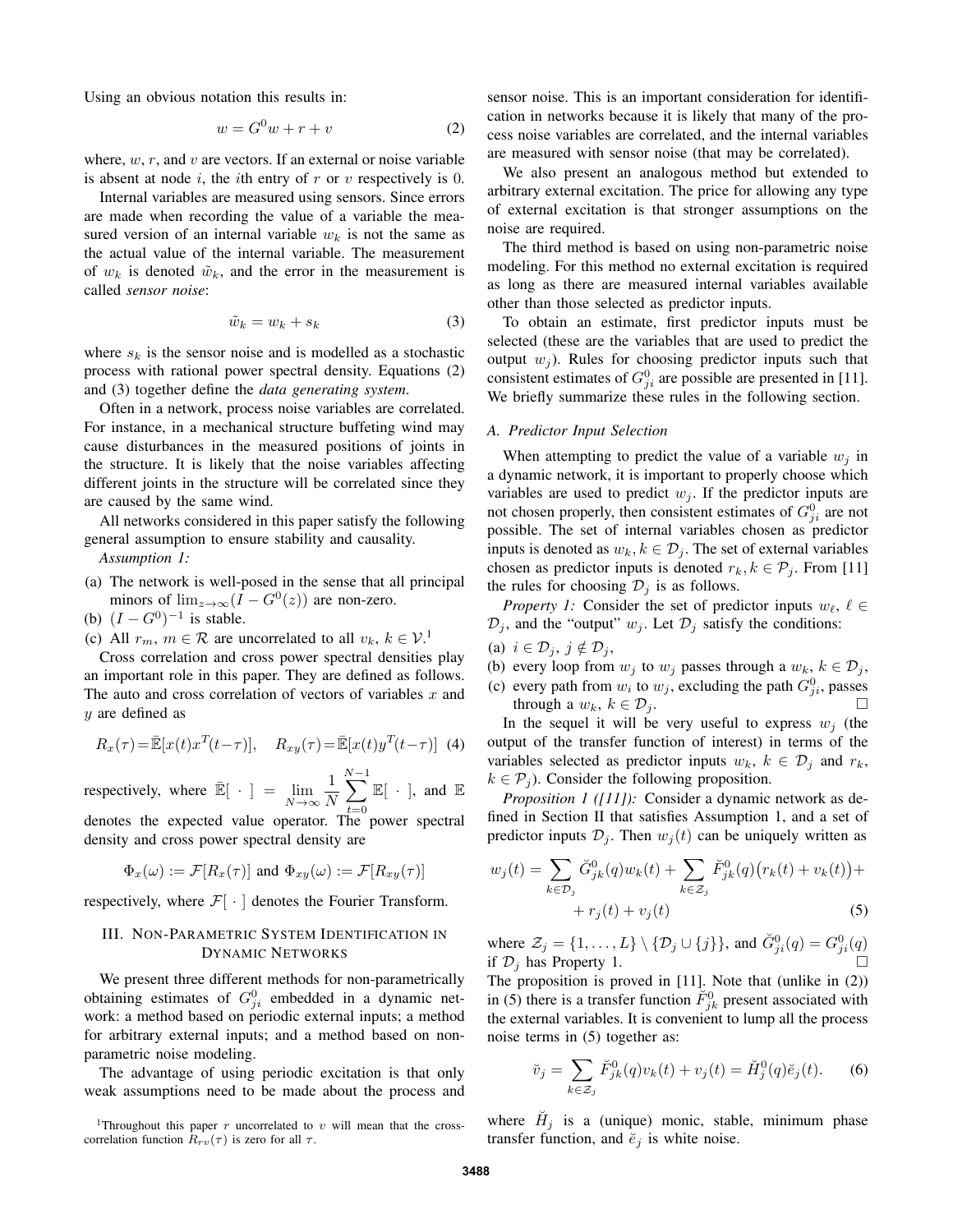Proposition 1 provides a rule for choosing which internal variables to choose as predictor inputs given the objective of identifying  $G_{ji}^0$  (i.e. choose the set of predictor inputs such that  $\mathcal{D}_j$  has property 1). The following is a rule for choosing which external inputs to include as predictor inputs (see [11] for more details). From Proposition 1 there may be terms related to external variables  $r_k$ ,  $k \in \mathcal{Z}_j$  appearing in the expression of  $w_j$ . This happens when there is a path from  $r_k, k \in \mathcal{Z}_j$  to  $w_j$  that passes only through nodes  $w_\ell, \ell \in \mathcal{Z}_j$ [11]. If there are any such terms present in the expression for  $w_j$ , choose these external variables as predictor inputs (choose *k* to be in  $P_j$  for any  $r_k$  with this property).

## *B. Periodic External Excitation*

In this subsection we present the first non-parametric method for identifying  $G_{ji}^0$  embedded in a dynamic network when there is periodic excitation present. The main mechanism is based on averaging over several periods of data: all the non-periodic components (i.e. the noise) are averaged away as increasing periods are used to estimate the periodic component of the signals. This method is advocated in [10] for open-loop, closed-loop and MIMO systems. Here we extend the method to identification in networks with known interconnection structure.

The data set is split into *M* segments, where each segment consists of an integer number of periods of the excitation signal(s). Then the periodic component of the predictor inputs and the output is estimated by averaging. This requires the following assumptions on the noise.

*Assumption 2:* The process noise and sensor noise variables have the following properties:

- (a) All noise variables have zero mean.
- (b) The correlation length of each noise variable is less than the selected periodic interval.

Condition (b) will typically only be approximately satisfied in practice. However, for long data records, it is usually possible to choose a sufficiently long periodic interval such that the condition is approximately satisfied. Let superscript (*p*) denote the periodic component of a signal. Let  $w_j^{[\ell]}$ denote the  $\ell$ th data block of size *M* of  $w_j$ . The average of *w<sup>j</sup>* over *M* segments of data, where each segment of data contains an integer number of periods is equal to

$$
\bar{w}_j(t) = \frac{1}{M} \sum_{\ell=1}^{M} \tilde{w}_j^{[\ell]}(t).
$$
 (7)

By Assumption 2 and the expression (5), the asymptotic expression for  $\bar{w}_i$  is:

$$
\lim_{M \to \infty} \mathbb{E}[\bar{w}_j] = \lim_{M \to \infty} \mathbb{E} \Big[ \frac{1}{M} \sum_{\ell=1}^M \Big( \sum_{k \in \mathcal{D}_j} \check{G}_{jk}^0(q) w_k^{[\ell]}(t) + \sum_{k \in \mathcal{Z}_j} \check{F}_{jk}^0(q) r_k^{[\ell]}(t) + r_j^{[\ell]}(t) + \check{v}_j^{[\ell]}(t) + s_j^{[\ell]}(t) \Big) \Big]
$$
  
\n
$$
= \lim_{M \to \infty} \frac{1}{M} \sum_{\ell=1}^M \sum_{k \in \mathcal{D}_j} \check{G}_{jk}^0(q) w_k^{(p)}(t) + \sum_{k \in \mathcal{Z}_j} \check{F}_{jk}^0(q) r_k^{(p)}(t) + r_j^{(p)}(t).
$$

For notational convienience, let  $\breve{K}^0_j = [\breve{G}^0_{jD} \ \breve{F}^0_{jP}], u(t) =$  $[w_{\mathcal{D}}(t)$   $r_{\mathcal{P}}(t)]^T$ , and  $\bar{y}(t) = \bar{w}_j(t) - r_j^{(p)}(t)$ . Using this notation the above expression can be rewritten as:

$$
\lim_{M \to \infty} \mathbb{E}[\bar{y}] = \breve{K}_j^0(q) u^{(p)}(t).
$$

It follows that the cross-correlation between *y* and *u* is

$$
\lim_{M \to \infty} \mathbb{E}[R_{\bar{y}u}(\tau)] = \breve{K}_j^0 R_{u^{(p)}}(\tau) \tag{8}
$$

Note that  $u^{(p)}$  is not known (since only a measured version of *u* is available), however,  $u^{(p)}$  can be estimated by averaging (the same way as in (7)). By Assumption 2 it follows that  $\lim_{M\to\infty} \mathbb{E}[\bar{u}(t)] = u^{(p)}(t)$ . Thus, by taking the Fourier Transform of (8),  $\breve{K}_{j}^{0}$  can be estimated as:

$$
\hat{K}_j = \Phi_{\bar{y}\bar{u}} \Phi_{\bar{u}}^{-1} \tag{9}
$$

at any frequency where  $\Phi_{\bar{u}}$  is invertible, where  $\Phi_{\bar{u}}$  and  $\Phi_{\bar{y}\bar{u}}$ are the Fourier Transforms of  $R_{u(p)}$  and  $R_{\bar{y}u}$  respectively. From Proposition 1 if the predictor inputs are chosen such that they have Property 1 then (9) results in a consistent estimate of  $G_{ji}^0$ . If *u* is a vector of more than one predictor input then it may be necessary to have more than one external variable exciting the network. For instance, if two transfer functions are to be estimated, and two uncorrelated, periodic external variables are used to excite the network, then  $\Phi_{\bar{u}}$ will be invertible at all frequencies where both inputs have non-zero power. If only one external variable is used, then  $\Phi_{\bar{u}}$  will only be invertible at a limited number of frequencies. For more information on the design of multivariable inputs see [10] for instance.

## *C. Arbitrary Excitation*

In this section we present a non-parametric *instrumental variable*-based approach to estimate  $G_{ji}^0$ . Instrumental variables (IVs) have been used in open-loop, closed-loop and network identification [12], [13], [10], [8] but typically in a parametric framework. By using instrumental variables, periodic external excitation is no longer strictly required. In fact, depending on the interconnection structure, external excitation may not be required at all (the process noise driving the network may provide sufficient excitation). The trade-off is that more restrictive assumptions are required on the noise properties to ensure consistent estimates. Sensor noise can still be dealt with. The presented method is based on a parametric version of the method presented in [8].

IV methods are especially attractive in a network setting because there are typically many variables that are measurable in the network. We consider any external or measured internal variable other than those selected as predictor inputs or the output  $w_i$  as candidate instrumental variables. Denote the set of internal variables selected as IVs as  $w_{\ell}, \ell \in \mathcal{I}_i$ , and the set of external variables selected as IVs as *rℓ*,  $\ell \in \mathcal{X}_i$ . A variable selected as an instrumental variable is denoted  $z_{\ell}$ . If multiple variables are selected as IVs, then  $z = \sum_{\ell} z_{\ell} = \sum_{\ell \in \mathcal{I}_j} w_{\ell} + \sum_{\ell \in \mathcal{X}_j} r_{\ell}$ . Each IV must have the following properties.

*Property 2:* Every IV  $z_\ell$  satisfies the following conditions: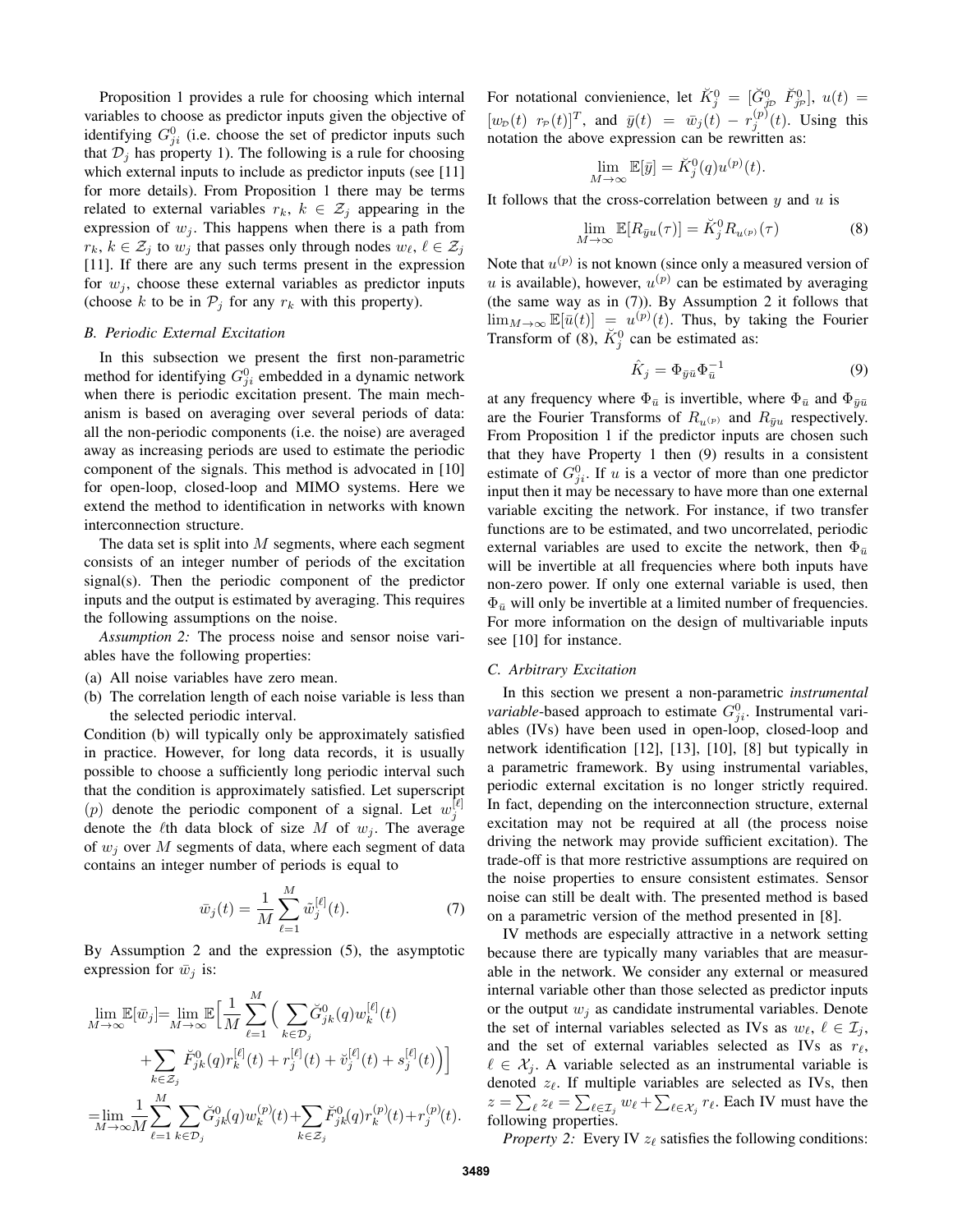- 1)  $z_{\ell}$  is correlated to  $w_i$ ,
- 2)  $z_{\ell}$  is not correlated to any of the sensor noise variables *sk*, *k ∈ D<sup>j</sup>* ,
- 3) *s<sub>j</sub>* is uncorrelated to either  $z_\ell$  or to all  $w_k$ ,  $k \in \mathcal{D}_j$ ,

4) 
$$
R_{z_{\ell} \check{v}_j}(\tau) = 0, \tau \geq 0.
$$

In the following text we first show why these conditions are important, then we show how to select IVs that satisfy these properties. Due to Conditions (1) and (2) of Property 2, the cross correlation between an IV and a measured variable  $\tilde{w}_k$ ,  $k \in \mathcal{D}_i$  is equal to the cross correlation between the IV and the sensor noise free variable:

$$
R_{\tilde{w}_k z}(\tau) = R_{w_k z}(\tau) + R_{s_k z}(\tau) = R_{w_k z}(\tau), \text{ for all } k \in \mathcal{D}_j.
$$

Consequently, By Proposition 1

$$
R_{\tilde{w}_j z}(\tau) = \sum_{k \in \mathcal{D}_j} \breve{G}_{jk}^0(q) R_{w_k z}(\tau) + \sum_{k \in \mathcal{P}_j} \breve{F}_{jk}^0(q) R_{r_k z}(\tau)
$$
  
+ 
$$
R_{s_j z}(\tau) + R_{\breve{v}_j z}(\tau)
$$
  
= 
$$
\sum_{k \in \mathcal{D}_j} \breve{G}_{jk}^0(q) R_{\tilde{w}_k z}(\tau) + \sum_{k \in \mathcal{P}_j} \breve{F}_{jk}^0(q) R_{r_k z}(\tau) + R_{\breve{v}_j z}(\tau)
$$
  
+ 
$$
R_{s_j z}(\tau), \qquad (10)
$$

where in the first equality the 'input' is  $R_{w_kz}$  which is unknown, but in the second equality the 'input' is  $R_{\tilde{w}_k z}$  which can be estimated from the data. For notational simplicity, gather all the inputs in a matrix:

$$
u(\tau) = \left[R_{\tilde{w}_{m_1}z}(\tau) \cdots R_{\tilde{w}_{m_n}z}(\tau) R_{r_{\ell_1}z}(\tau) \cdots R_{r_{\ell_p}z}(\tau)\right]^T
$$

where  $\{m_1, \ldots, m_n\} = D_j$  and  $\{\ell_1, \ldots, \ell_p\} = P_j$ . Let  $y(\tau) = R_{\tilde{w}_jz}(\tau)$ , and  $s^R(\tau) = R_{s_jz}(\tau)$ . As in Section III-B, let  $\check{K}_j = [\check{G}_{j\mathcal{D}}^0(q) \check{F}_{j\mathcal{P}}^0(q)]$ . Now, (10) can be expressed as:

$$
y(\tau) = \breve{K}_j^0 u(\tau) + s_j^R(\tau), \quad \text{for } \tau \ge 0,
$$
 (11)

where  $R_{\tilde{v}_jz}(\tau)$  has been removed from the equation, because by Condition (4) it is equal to zero for all  $\tau \geq 0$ . Consider now, correlating the equation with *u* and taking the Fourier Transform of *u* and *y* for  $\tau \geq 0$ :

$$
\Phi_{yu}(\omega) = \breve{K}_j^0 \Phi_u(\omega) \tag{12}
$$

where the term  $s^R$  is removed from the expression due to Condition (3) of Property 2. Thus,  $\breve{K}_{j}^{0}$  can be estimated as:

$$
\hat{K}_j = \Phi_{yu}(\omega)\Phi_u^{-1}(\omega) \tag{13}
$$

at any frequency where  $\Phi_u$  is invertible. Equation (13) results in consistent estimates of  $G_{ji}^0$  if  $\mathcal{D}_j$  is chosen such that it has Property 1 and the IVs are chosen such that they have Property 2. Again, the invertibility of  $\Phi_u$  poses a constraint. Note that in a practical situation  $\Phi_u$  and  $\Phi_{yu}$  cannot be exactly calculated and must be estimated. There exist many methods to obtain good estimates of (cross) power spectral densities as described in [9], [10] for instance.

The following proposition presents a more intuitive interpretation of Condition (4) of Property 2.

*Proposition 2:* Consider a dynamic network as defined in Section II. Suppose sets of predictor inputs and instrumental variables have been chosen. Condition (4) of Property 2 holds if the following conditions are satisfied:

- (a) there is no path from  $w_j$  to any  $w_\ell, \ell \in \mathcal{I}_j$ .
- (b) there is no  $v_m$ ,  $m \in \mathcal{Z}_j$  that has both a path from  $v_m$ to  $w_j$  that passes only through  $w_k$ ,  $k \in \mathcal{Z}_j$  and a path from  $v_m$  to any  $w_\ell, \ell \in \mathcal{I}_j$ .

For a proof see Appendix V-A. If there are measured internal variables present in the network for which Condition (a) is satisfied, then external excitation is not strictly necessary. Note that external variables always satisfy both Conditions, and so they can always be used as IVs.

## *D. Noise Modelling*

In the previous section the interconnection structure of the network was used to deal with the process noise (see Proposition 2), with the result that not every measured internal variable could be used as an instrumental variables. For the method we present in this section every measured internal variable (other than those selected as predictor inputs) can be used as an IV. The method works by using a noise model to take care of the disturbing process noise  $\breve{v}_j$ . It is known that a noise model is essential when using the so called Direct Method in closed-loop and network identification [14], [1]. A similar mechanism is employed in the method presented in this section. This method is a non-parametric method that is based on the parametric method of [8].

In the following text we will derive the expression for the non-parametric estimate. Although the final expression will be very similar to that of the previous section (i.e. Equation (13)) we will start the derivation by looking at the objective function to illustrate the use of noise modelling in a nonparametric framework. Consider the objective function:

$$
V(\theta) = \frac{1}{F} \sum_{k=0}^{F-1} \left| H^{-1}(k) \left( Y(k) - \theta(k) U(k) \right) \right|^2, \quad (14)
$$

where *Y* and *U* are the Discrete Fourier Transforms of  $y(\tau)$ and  $u(\tau)$  as defined just after (10), the argument *k* denotes the frequency point  $e^{j2\pi k/N}$ ,  $\theta(k)$  is the unknown transfer function at each frequency point, *H* is the noise model, and *F* is a user selected maximum frequency point. Equation (14) is simply the Fourier Transform of the standard one-stepahead predictor [9]. It is well known that the noise model is equivalent to a weighting function in frequency [9], [10]. We briefly present the result using the reasoning of [10]. For the sake of argument, suppose (for now) that the noise model *H* is known. From (14) it follows

$$
V(\theta) = \frac{1}{F} \sum_{k=0}^{F-1} (Y - \theta U) \frac{\sigma_e^2}{\Phi_{\check{v}}}(Y^* - U^* \theta^*), \quad (15)
$$

where the argument *k* has been dropped for clarity,  $(·)^*$ denotes complex conjugate transpose, and  $\Phi_{\check{\upsilon}}$  is the noise power spectral density and is equal to  $\Phi_{\check{v}} = \sigma_{\check{e}}^2 |H_j|^2$ , where  $\sigma_{\breve{e}}^2$  is the variance of the white noise source  $\breve{e}_j$ . Consider the notation for a weighted cross power spectral density:

$$
\Phi_{yu}^W(k) = Y(k)W(k)U^*(k),
$$

*W*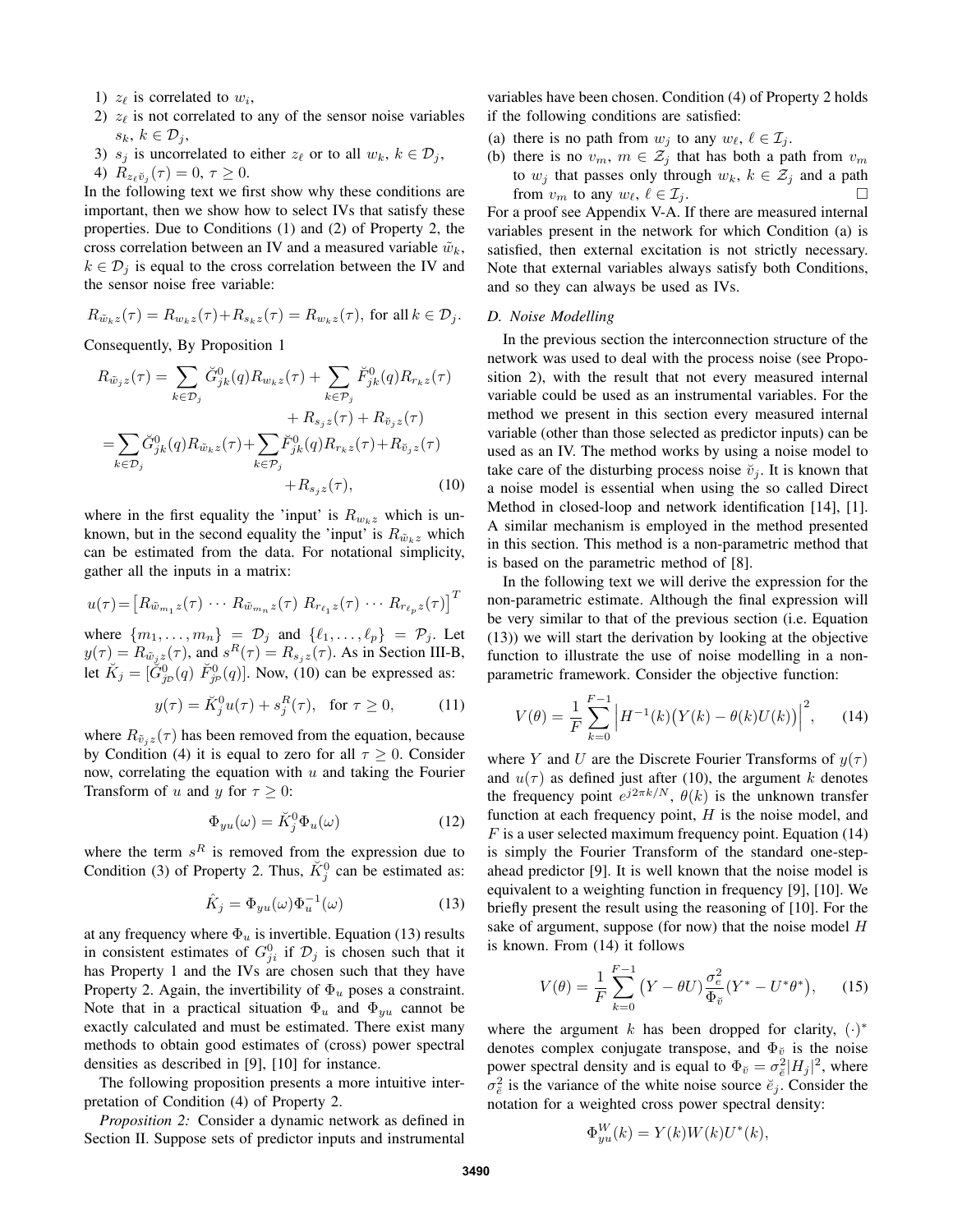where  $W$  is the weighting function. Using this notation,  $(15)$ can be expressed as:

$$
V(\theta) = \frac{1}{F} \sum_{k=0}^{F-1} \Phi_y^W - \theta \Phi_{yu}^W - \Phi_{uy}^W \theta^* + \theta \Phi_u^W \theta^*, \quad (16)
$$

where  $W(k) = \frac{\sigma_e^2}{\Phi_v(k)}$ . Thus, the value of  $\theta$  that minimizes (14) at each frequency can be calculated by taking the derivative and setting the resulting expression to zero. From (16) the resulting estimate is:

$$
\theta(k) = \left(\Phi_u^W(k)\right)^{-1} \Phi_{uy}^W(k). \tag{17}
$$

This expression can be evaluated as long as the weighting function  $W$  is known. In [10] two methods for estimating the noise model are presented: for periodic and arbitrary inputs respectively. We only show how to estimate the noise model for periodic inputs. For arbitrary excitation, the noise model can be estimated using the Local Polynomial Method [10].

Because the external excitation is periodic, the variance of the non-periodic component of the signal is purely due to noise. In [10] it is shown that if this variance is calculated at each frequency, the result is a non-parametric noise model. Let  $\overline{Y}$  denote the Discrete Fourier Transform (DFT) of  $\bar{y}(\tau)$ ,  $\tau \geq 0$ , where the  $\bar{\cdot}$  notation is defined in (7). Let  $Y^{[\ell]}$ denote the DFT of the *ℓ*th periodic block of  $y(\tau)$ ,  $\tau \geq 0$ . Then the power spectral density of  $\breve{v}_i$  is equal to [10]:

$$
\hat{\Phi}_{\tilde{v}}^2(k) = \frac{1}{M-1} \sum_{\ell=1}^{M} |Y^{[\ell]}(k) - \hat{Y}(k)|^2
$$

Thus the noise power spectral density can be estimated, and then subsequently used as a weighting function in (17). The following proposition shows that if the predictor inputs are chosen such that they have Property 1,  $\check{v}_i$  is uncorrelated to the other noise sources in the network, then consistent estimates of  $G_{ji}^0$  are possible using (17).

*Proposition 3:* Consider a dynamic network as defined in Section II. Suppose that the set of predictor inputs,  $\mathcal{D}_i$ satisfies Property 1 and  $P_j$  is selected by the rules stated following Proposition 1. Then (17) is a consistent estimate of  $G_{ji}^0$  if the following conditions are satisfied:

- (a) The power spectral density matrix is full rank at all frequencies corresponding to  $k = 0, \ldots, F - 1$ .
- (b) Every sensor noise variable  $s_n$ ,  $n \in \mathcal{D}_j \cup \{j\}$  is uncorrelated to every  $s_{\ell}, \ell \in \mathcal{I}_j$ .
- (c) There is no  $v_m$ ,  $m \in \mathcal{Z}_j$  that has a path from  $v_m$  to  $w_j$ that passes only through  $w_k$ ,  $k \in \mathcal{Z}_j$  and a path from *v*<sup>*m*</sup> to any  $w_{\ell}$ ,  $\ell \in \mathcal{D}_j \cup \mathcal{I}_j$ .
- (d) All process noise variables are uncorrelated to each other.
- (e) There is a delay in every path from  $w_j$  to  $w_\ell$ ,  $\ell \in \mathcal{D}_j$ .

For a proof see Appendix V-B.

*Example 1:* The dynamic network shown in Figure 1 is simulated. The objective is to estimate  $G_{21}^0$  shown in green. Thus,  $w_2$  is the output,  $w_1$  is the predictor input, and we choose  $w_3$  as the IV. We use the method based on nonparametric noise modelling, so we require  $r_1$  to be periodic. The external variable, *r*<sup>1</sup> is chosen to be a *Pseudo Random*



Fig. 1. A simple dynamic network simulated in Example 1.



Fig. 2. Results of 10 simulation experiments using the noise modelling approach for the system shown in Fig. 1. The grey lines indicate the nonparametric estimates using a noise model, and the yellow lines show the estmates when no noise model is used.

*Binary Sequence* of length 1000, repeated 100 times. The results of 10 independent experiments are shown in Figure 2. The estimate for each experiment is shown in gray. The estimated dynamics are consistent. The yellow lines are the estimate that results when no noise model is used. This is to show that without using a noise model, consistent estimates are not obtained.

#### IV. CONCLUSION

Non-parametric identification has many advantages in identification in dynamic networks. The methods require fewer assumptions on the noise, less knowledge about the system (in terms of choosing a parameterization) and the methods are generally less complex from an optimization point of view. These advantages become increasingly important when moving into a dynamic network framework, where noise is probably correlated, less is known about the system, and the systems become larger.

#### V. APPENDICES

## *A. Proof of Proposition 2*

The following lemma is used in the proof. It can be proved using Mason's Rules or as shown in Appendix A of [1].

*Lemma 1:* Consider a dynamic network with transfer matrix  $G^0$  that satisfies all conditions of Assumption 1. Let  $\mathcal{G}^0_{mn}$ be the  $(m, n)$ <sup>th</sup> entry of  $(I - G^0)^{-1}$ . If all paths from *n* to *m* are zero (have a delay) then  $\mathcal{G}_{mn}^0$  is zero (has a delay).  $\Box$ Now consider the proof of Proposition 2.

*Proof:* Consider the expression (6) for  $\ddot{v}_j$ . Suppose that  $w_{\ell}$  is the IV. Express  $w_{\ell}$  in terms of only *v*'s and *r*'s as:

$$
w_{\ell} = \sum_{k=1}^{L} \mathcal{G}^0_{\ell k} (v_k + r_k), \tag{18}
$$